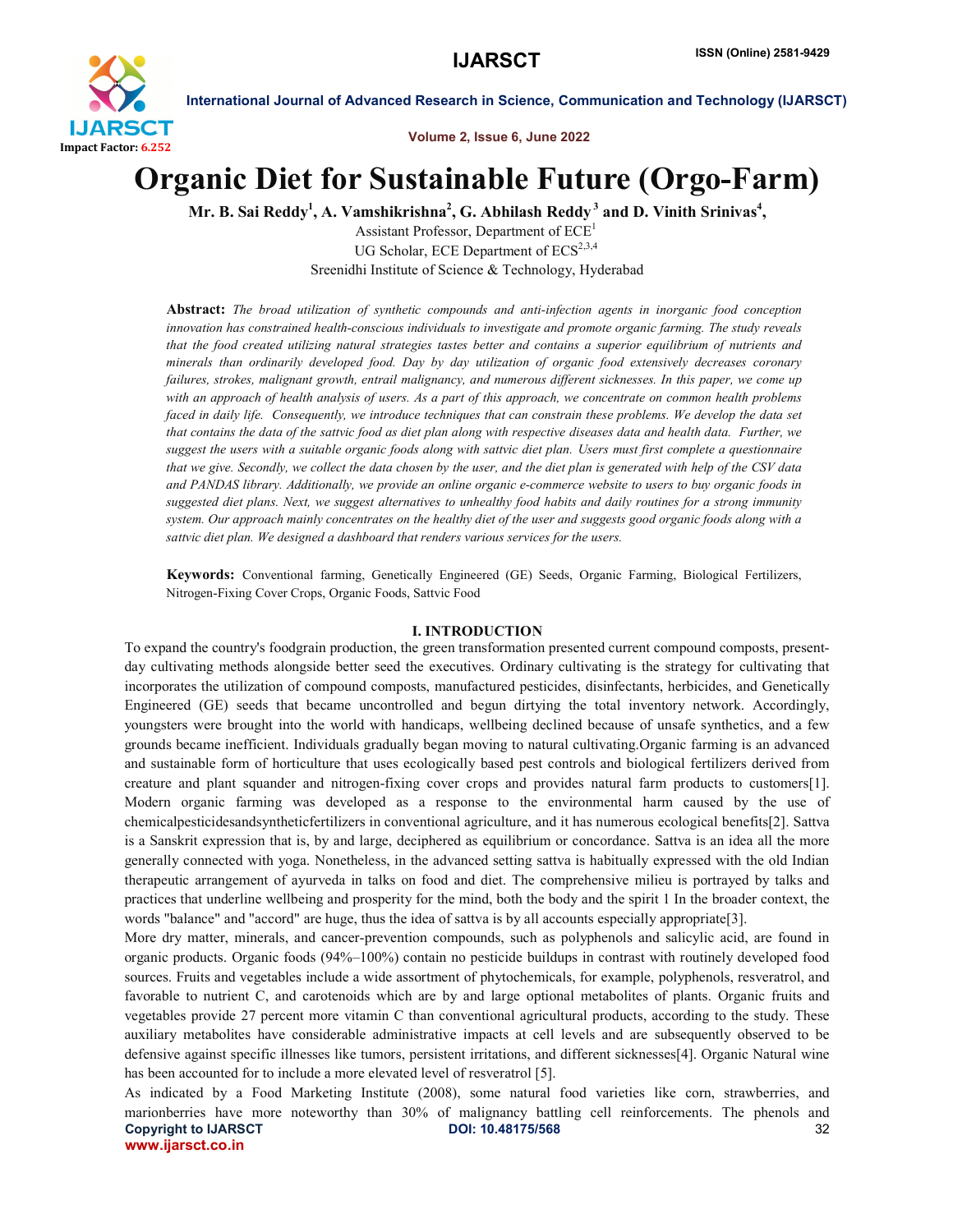

#### Volume 2, Issue 6, June 2022

polyphenolic cancer prevention agents are at a more elevated level in natural leafy foods. It has been assessed that natural plants contain twofold the measure of phenolic compounds as traditional ones [7].

To conquer health issues, an Online Organic item E-Commerce dashboard is created. This mainly concentrates on the healthy diet of the user and suggests with the good organic foods along with diet plan. Consequently, to stay away from wellbeing disintegration this the site advances natural cultivating and its items.

### 1.1 Organic E-Commerce Website

The primary justification advancing organic items online is on the grounds that utilizing Internets intelligent abilities and giving consistent data, associations can draw in new consumers. This conventional idea of a market is confronted with various issues. These issues include:

- The fundamental requirement for purchasers and dealers to come into actual contact to do their market exercises
- The essential requirement for likely purchasers to visit the shop which might require some investment, cash and inconvenience
- Non-adaptability in time use

To beat these issues, On-line shopping dashboard is created.

The rest of the paper is organized as follows. Literature Review is explained in section II. Section III discusses the difficulties of conventional farming. Section IV explains the proposed model. Proposed Model is explained in section IV. Architecture design is explained in section V. Experimental results are presented in section VI. Concluding remarks are given in section VII.

### II. LITERATURE REVIEW

The idea of organic farming incorporates three primary objectives—ecological wellbeing, monetary productivity, and social and financial value. The idea of supportability lays in the rule that we should address the issues of the present without putting people's ability to deal with their problems in the future at risk[6]. Food quality and safety are two essential factors that have achieved consistent attention in people. Developing natural cognizance and a few food hazards (for example dioxins, bovine spongiform encephalopathy, and bacterial defilement) have widely diminished the buyer's trust towards food quality somewhat recently. Concentrated regular cultivating can add defilement to the natural pecking order.

Consequently, purchasers quested for safer and better food varieties that delivered through more environmentally and genuinely by provincial frameworks. Naturally developed food and food items are accepted to meet these demands[7]. Natural cultivating and food handling rehearses are wide-running and require the improvement of socially, environmentally, and financially feasible food creation frameworks.

The main four principles of organic farming, as suggested by the International Federation of Organic Agriculture Movements (IFOAM), are health, environment, fairness, and caring. The main principles and practices of organic food production are to motivate and redesign organic cycles in the developing system, keep and improve profound established soil richness., diminish a wide range of contamination, sidestep the utilization of pesticides and manufactured composts, moderate hereditary variety in food, consider the tremendous socio-environmental effect of food creation, and produce great food in adequate amount[8].

Social sustainability is characterized as a system that improves the prosperity of individuals of an association while strengthening the capacity of future generations to maintain a robust society. It tends to be improved by engaging country poor to get a benefit from plant advancement, offering esteem to local data and practices close by present-day progress, encouraging gender equality in labour, full investment of dynamic rustic networks to upgrade their certainty and emotional wellness, and subsequently decreasing reckless rates among the farmers. Natural cultivating seems to create 30% greater work in rustic regions and work accomplishes better yields per unit of work input[9].

### III. CHALLENGES IN CONVENTIONAL FARMING

Although conventional horticulture is a broad term with several definitions, a harvest can be classified as conventional if manufactured synthetics are employed to keep track of the plants. In today's farming, a lot of chemical and energy

Copyright to IJARSCTDOI: 10.48175/568 **33** www.ijarsct.co.in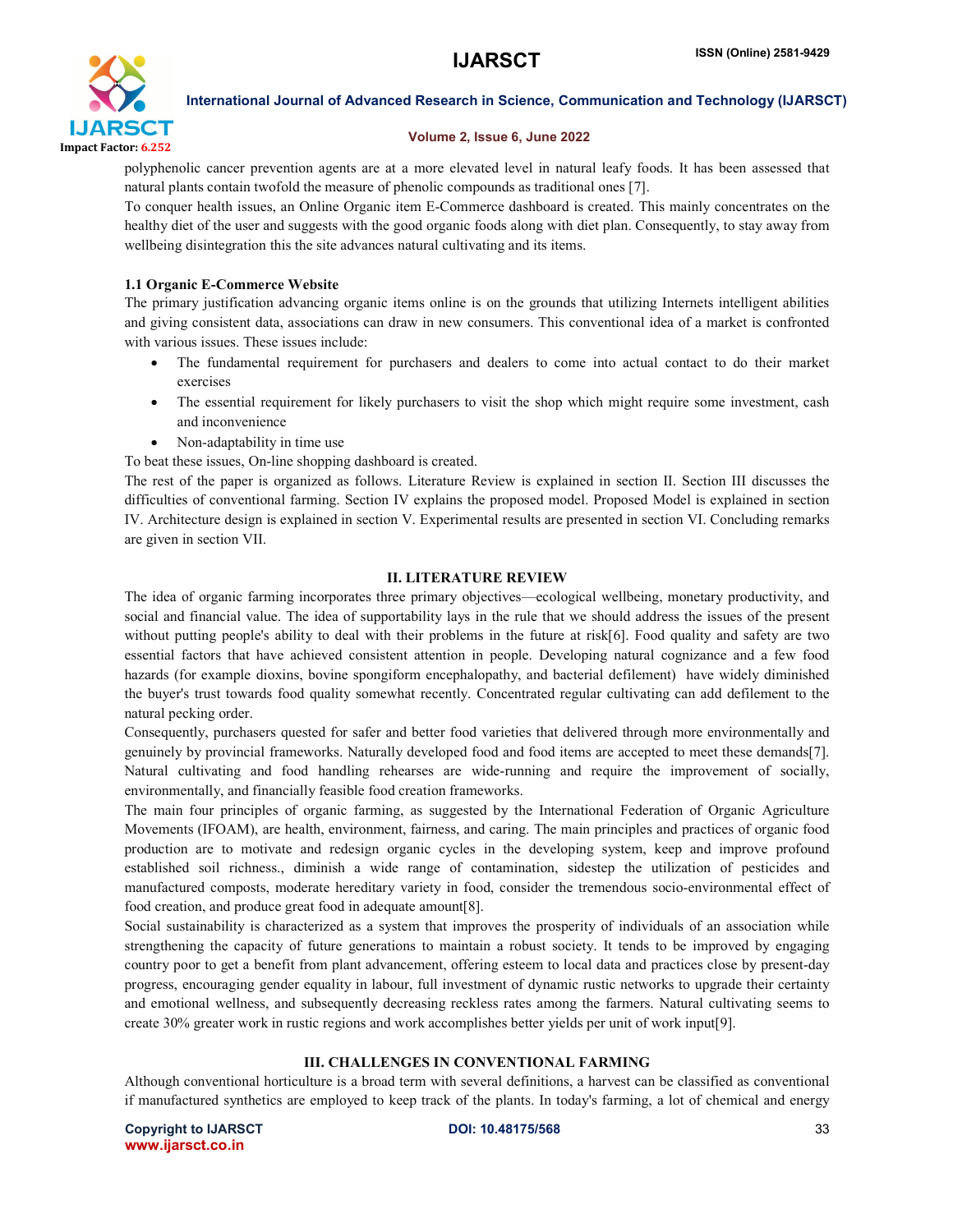

#### Volume 2, Issue 6, June 2022

input is required to generate the highest possible crop yield. "In most cases, this practise degrades soil quality and removes biodiversity," says the author. [10].Conventional farming was built to make development more fruitful anyway achieves that adequacy at a massive cost for the environment.

The goal of traditional farming is to increase the maximum harvest yield possible. This is refined using made manufactured substances, genetically changed animals, and different other mechanical things. In keeping a standard structure, biodiversity, soil fruitfulness, and natural prosperity are compromised[11]. These harvests are critical not only for food security but also for the economy. At the point when set up, a conventional farm requires predictable upkeep anyway makes maximal yields.

Maintenance is simplified for ranchers as conventional cultivating normally includes monocropping, but at the same time is over the top expensive. In a regular framework, ranchers will distribute whole fields to only one harvest, which produces consistency. Consistency can decide both the achievement and disappointment of customary frameworks. A uniform yield is ideal since it diminishes work expenses and makes gathering simple, yet it can likewise affect biodiversity and make crops dangerous to microorganisms [12].

Synthetic compounds and hereditarily changed organic entities make the upkeep of traditional frameworks moderately basic for ranchers, however, need a steady contribution of energy and cash. In a traditional setting, farmers can apply pesticides and herbicides to crops at a much faster rate if they are made up of only one type of plant, but this has a number of unintended consequences. Since the objective of traditional farming is to boost yields, ecological wellbeing and biodiversity are typically not ensured.

#### IV. PROPOSED MODEL

Organic farming addresses the opposite limit of horticulture, while conventional farming handles the first. "Organic agriculture is a creation framework that promotes soil, environmental, and human prosperity". Rather than using inputs with negative consequences, it relies on eco-friendly cycles, biodiversity, and cycles tailored to area conditions. Organic agriculture consolidates culture, innovation, and science to serve the common climate and advance reasonable connections and great personal satisfaction for all included." [13]. Organic agriculture is an all the more sweeping approach to manage developing than ordinary in that it relies upon ecological advantages and is typically significantly less blocking to the incorporating scene. Sustainable agriculture is a trademark technique to create food and has different cultural, monetary, and natural benefits.

There are numerous sorts of organic cultivating that all depend on regular cycles to ensure plant prosperity and collect execution. Economical cultivating denies the usage of designed pesticides, herbicides, and composts to deliver food. All things being equal, ranchers will plant a grouping of plants together to energize biodiversity and stay away from bugs and microbes[14]. Where traditional frameworks advance consistency and depend upon designed engineered compounds for a safeguard against disease and vermin. To combat these issues, viable frameworks rely on biodiversity as an activity.

Ranchers, economies, and food banks all profit from organic farming, which is also environmentally friendly. Preservation agribusiness is one representation of various reasonable cultivating techniques that keep up with monetary benefits and natural well-being. "By increasing soil organic matter content and moisture-holding ability, CA can quadruple subsistence crop output in regions where fertiliser use is uneconomic, and it can maintain production in dry years." [15]. Protection horticulture underlines the focal point of supportable farming in that it centers around delivering exceptional returns without compromising the respectability of the climate.

In the wake of the COVID19 pandemic, individuals are progressively becoming mindful of the significance of good cleanliness, quality nourishment for guaranteeing ideal insusceptible capacity to keep viral/different diseases under control. Vitamin supplements are being consumed by people in order to improve their immune systems. People are gradually developing chronic diseases as a result of negative effects. Excess chemicals released from the medicines used for one particular body organ tend to store in the other organs and causing many chronic diseases. Pesticides and fertilisers are used in conventional farming to create dangerous vegetables and fruits. Cookware, Toothpaste, Soaps we have dangerous chemicals in them. Consequently, We are dealing with harmful and dangerous chemicals daily in every aspect that will not help us to maintain good health. Instead, these substances cause increased tension, rage, and anxiety. If we continue this type of lifestyle, then we indirectly invite many more destructive diseases.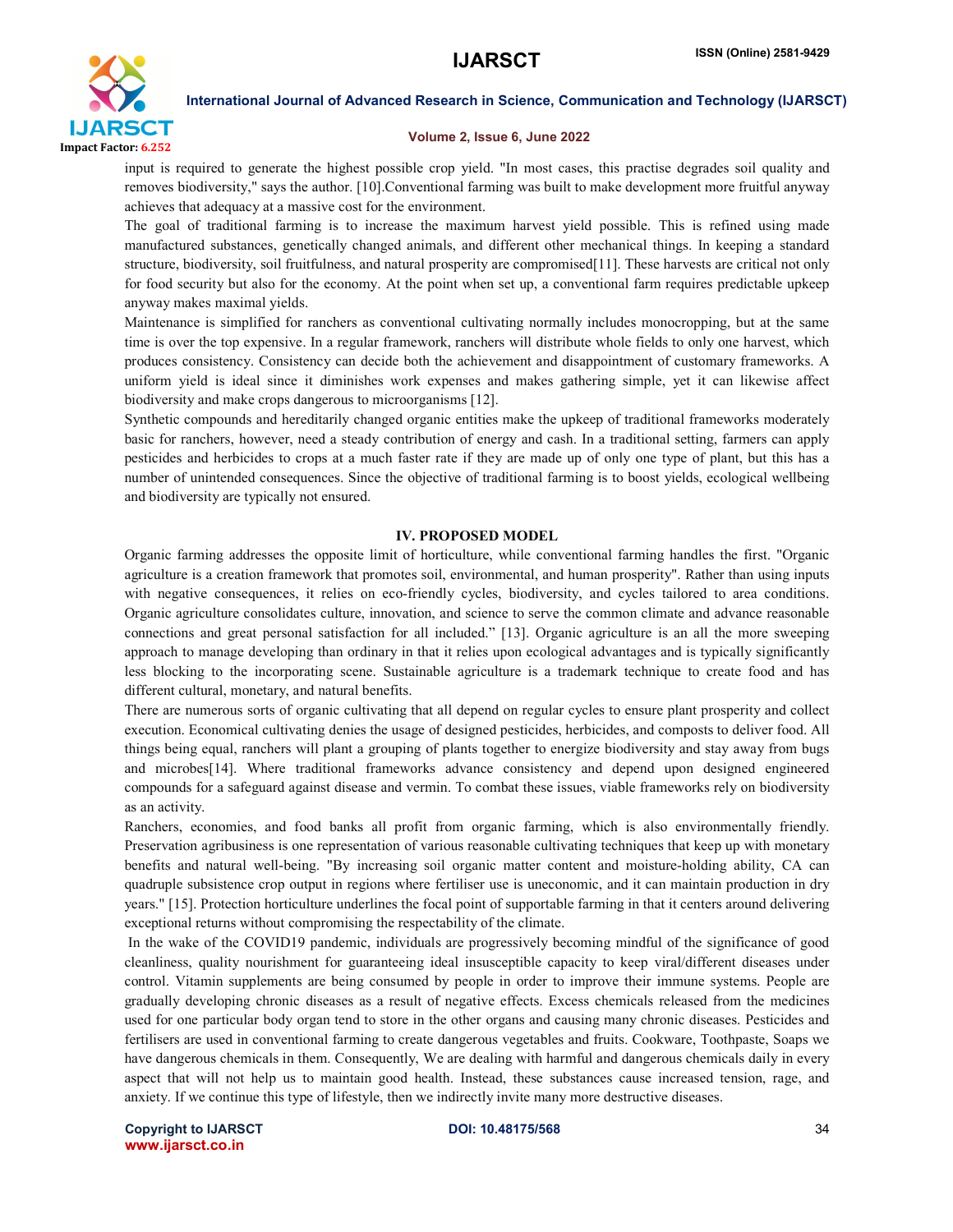

#### Volume 2, Issue 6, June 2022

As we understand that the world is in quick need of changing its food propensities from garbage to natural items to keep a solid life, the musing is to foster a dashboard to purchase and sell natural items. The dashboard will contain three significant segments: health predictor, organic foods and healthy swaps, separately.

Any individual who is getting to the dashboard can all things considered purchase organic items like crude materials to develop plants without pesticides at home or straightforwardly buy organic food sources. Another exceptional component is the health predictor, the client can answer the poll to get a report on his wellbeing conditions. it can uninhibitedly give the organic and sattvic food diet plan and for the acquisition of those proposed food sources, there is a choice of purchasing here itself.

### V. ARCHITECTURAL DESIGN

#### 5.1 System

Organic Farming is a web application where it can recommend the necessary organic food sources dependent on the examiner the consumer fills. This application is fabricated utilizing a python flask where python is the simplest and quickest approach to run different calculations and execute them in less time. Flask is a web framework module accessible in python where tremendous web applications can be assembled. For the front-end part, HTML, CSS, JAVASCRIPT, and BOOTSTRAP are utilized in this application.

The essential capacities and elements that the dashboard offers are when the consumer will sign in/register or directly access the main page he will see three choices to be specific Questionnaire, Ancient Vedic Practices, and Buy Organic Products. On the off chance that the consumer is fascinated to purchase certain products, he can add those to the truck. Then, at that point, he can add the payment procedure and continue to pay to keep purchasing the items. Subsequent to submitting the request whenever attracted the consumer can then checkout from the site.

#### 5.2 Architecture

Figure 1 shows the architecture of the web application. The modules developed are login screen, Questionnaire, purchase organic food varieties, purchase organic items, health predictor, truck, and checkout.



### Fig 1: Architectural Design

- 1. Login Screen: The consumer will either register or sign in to utilize the application with the support of this module. This module assists the consumer with filling the individual details to keep up with the details for additional cycles.
- 2. Questionnaire: This is a module that contains a structure with not many basic inquiries which are useful for

Copyright to IJARSCTDOI: 10.48175/568 **35** www.ijarsct.co.in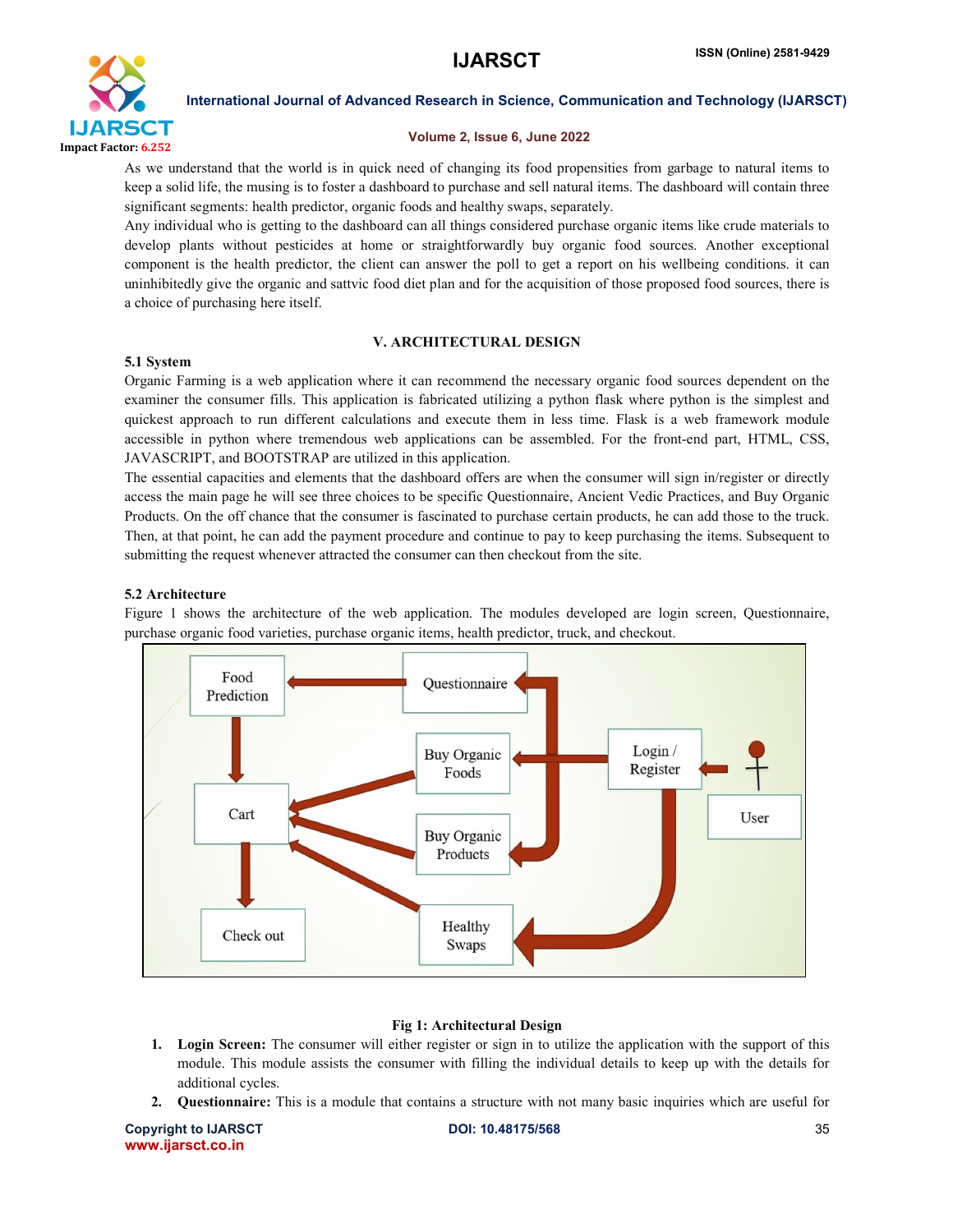

#### Volume 2, Issue 6, June 2022

anticipating the diet plans regimen plans.

- a Health-related questions are asked
- b Data is gathered utilizing the POST method
- c Diet plan is recommended using CSV data
- d check the alternatives of unhealthy food habits
- e Ancient Vedic practices are provided
- f Buy proposed items
- 3. Purchase Foods: This module will let the consumers to purchase natural food varieties like organic products, vegetables, and millets which are accessible at sensible costs.
- 4. Purchase Products: Ordering other natural items like organic manure is likewise accessible from this spot. Thus, this advances the idea of balcony cultivating at home, along these lines helping the climate.
- 5. Diet Plan Prediction: This module that conveys the diet plan prediction is this. Here the consumer will get a suitable eating regimen plan dependent on the data sources gave in the survey.
- 6. Cart: When the consumer is keen on purchasing, then, at that point he will put the items in the truck. Here the entire cost is determined.
- 7. Check out: This module is the place where the charging details are assembled and shown to the client prior to leaving the truck.

#### The following technologies were used to create the web application's modules:

- PANDAS: Pandas is an open-source, BSD-licensed library for python that renders high-performance, easy-touse data structures and does data analysis. Pandas is a project supported by Number Focus.
- DATETIME: It is a python module that will automatically receive the date and time from the global time. We can also receive long ad short time based on the methods it has.
- FLASK: Flask is a web development tool that is an easy and fast way to build applications and run anywhere throughout the world.
- JavaScript : JavaScript functions are used to the obtain the alternatives of junk foods, unhealthy foods, and cookware utensils.
- App.py: This is the module from which the entire programme can be run. It has many methods which support to redirect the web pages from one to another. This is the main function where it can load all the essential template and static folders which can store css and javascript files.
- Predict.py: The primary algorithm and the CSV data are worked on in this module. This module will generate the diet plan based on the questionnaire the user fills.

#### VI. RESULTS

#### STEP 1:

When the consumer enters the website, he receives Login Screen wherein he has to Sign in/Register to further utilize the assistance.

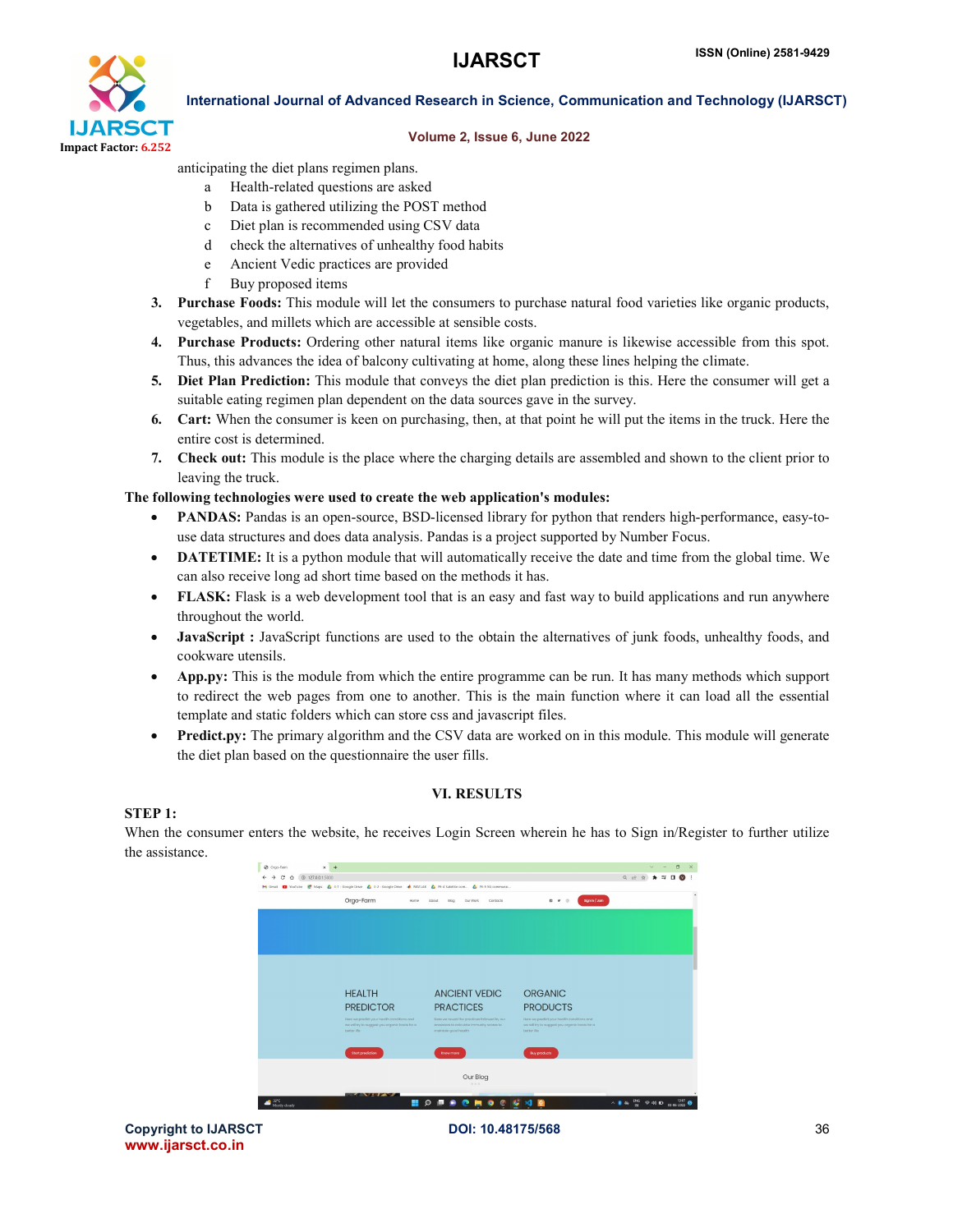

#### Volume 2, Issue 6, June 2022

#### STEP 2:

Out of the three options the consumer can pick anyone to proceed with; For instance, if he prefers to predict his health he should answer the questions and upon doing so he receives a diet plan.

| Orgo-Farm                                                                                    | 0 9 0<br><b>Contacts</b><br>Home<br><b>About</b><br><b>Blog</b><br>Our Work                                                                                  |
|----------------------------------------------------------------------------------------------|--------------------------------------------------------------------------------------------------------------------------------------------------------------|
| <b>HEALTH DIET PREDICTOR</b>                                                                 |                                                                                                                                                              |
| User nome: Onter your name<br>Contact : criter contact number<br>tmail : enter email address | Gender:<br><b>D</b> Male<br><b>Diamole</b>                                                                                                                   |
| Age : Select your age to approx. range<br>0.20.<br>$001 - 40$<br>$0.40 - 0.01$<br>$C = 611$  | Height: Select your height to approx. range(in Feets)<br>$-41 - 472$<br>$-51 - 56$<br>$957 - 52$<br>Dies of                                                  |
| Weight: Select your meight to approx. range(in KGs)<br>Octo.<br>064-80<br>081-100<br>Copper. | <b>Any Disease history:</b><br><b>Ediobetes</b><br><b>Didney Issue</b><br><b>CHeat Disease</b><br><b>Etiver</b> lesse<br><b>Date Foing</b><br><b>Emyroid</b> |
| Elcod Pressure : Select your EP to approx. range<br><b>DLOW</b><br>Moderche<br><b>CHION</b>  | Diet Plan:<br><b>Difulcing</b><br><b>Di</b> testolo<br><b>Disaling</b><br><b>Engoy Disease</b>                                                               |
|                                                                                              | <b>NOTE</b>                                                                                                                                                  |

#### Step 3

After submitting the responses, the consumer will receive the diet plan along with the alternatives of unhealthy food habits and ancient Vedic practices.



www.ijarsct.co.in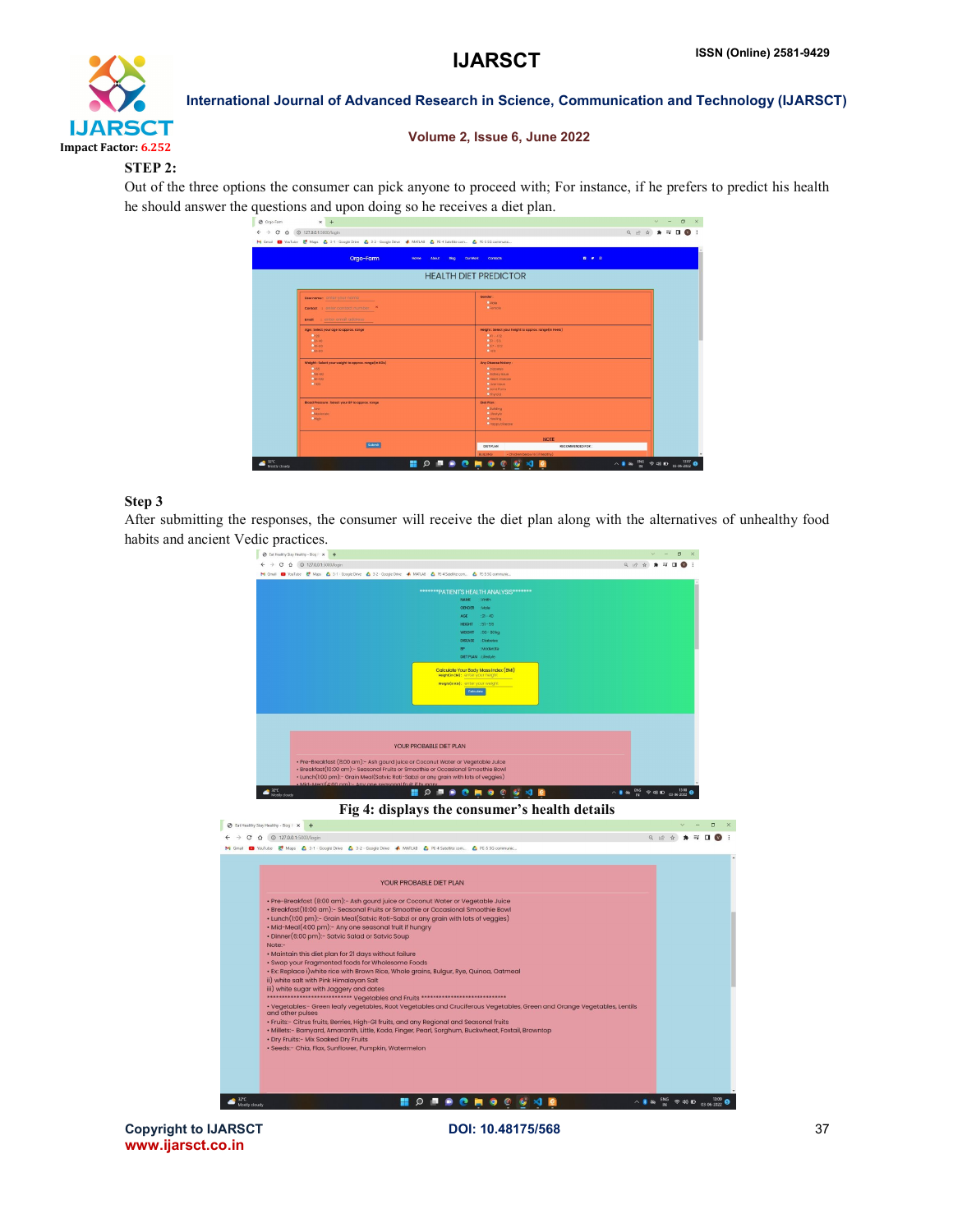



Fig 6: Demonstrates the four possibilities for a happy and healthy existence

#### Step 4

If the consumer wants to know the alternatives to unhealthy food habits then he has to click on the healthy swaps and check those alternatives.

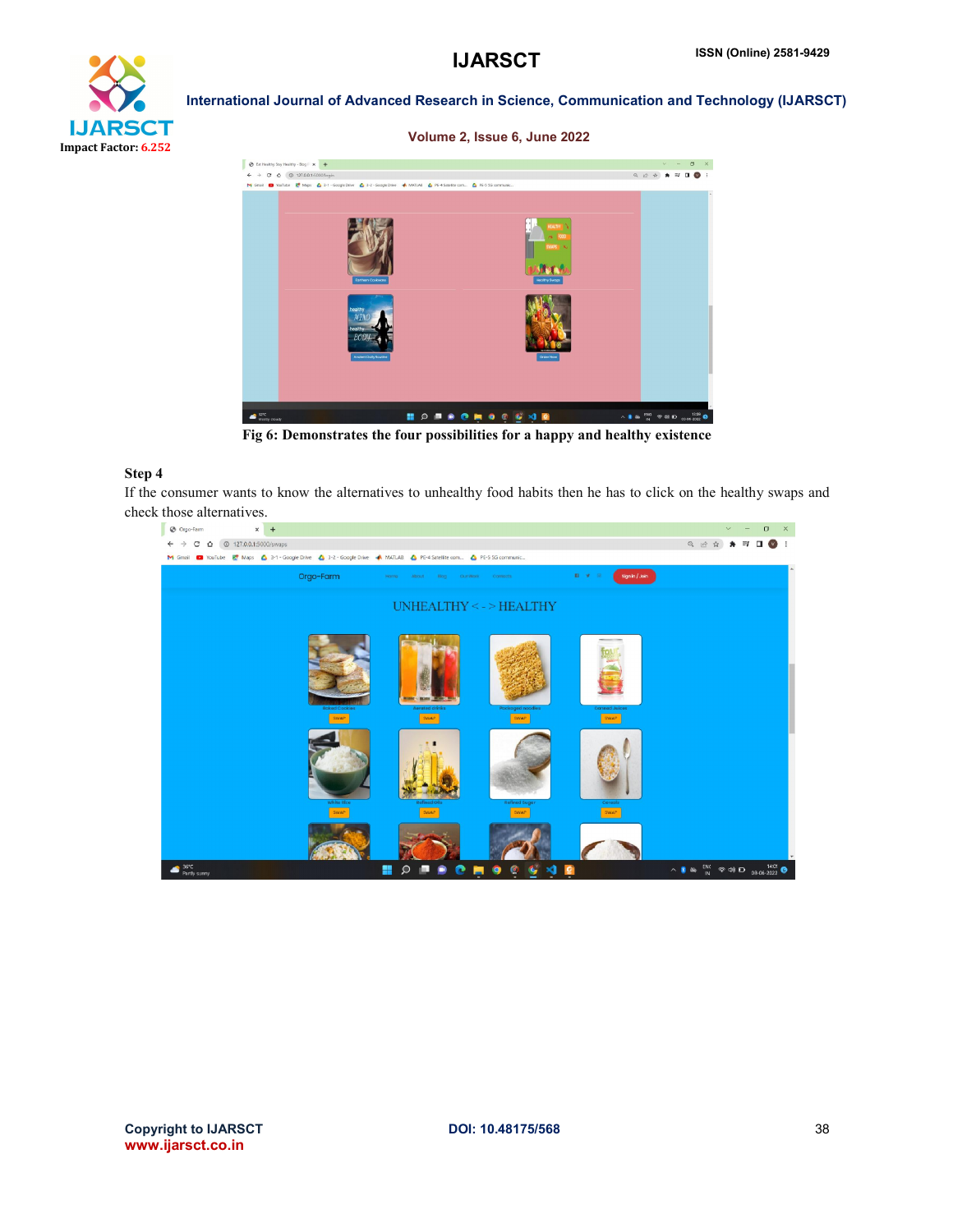## **IJARSCT**



International Journal of Advanced Research in Science, Communication and Technology (IJARSCT)

#### Volume 2, Issue 6, June 2022

### Step 5 :

If the consumer wants to know the ancient Vedic practices to boost the immunity system then he has to click on the Ancient Daily Routine.



### Step 6

If the consumer wants to purchase foods then receives to select from the available items and add them to the cart.



Fig 9 9: displays the available list of foods.

#### VII. CONCLUSION

To end this paper, implementing organic farm practices is the only way to protect future generations from dangerous To end this paper, implementing organic farm practices is the only way to protect future generations from dangerous chemicals and health hazards. Following the sattvic food diet plan improves the positive thoughts among th promotes peace and prosperity everywhere. Our approach is to promote chemical-free soil and healthy people for a sustainable future.

Copyright to IJARSCT www.ijarsct.co.in